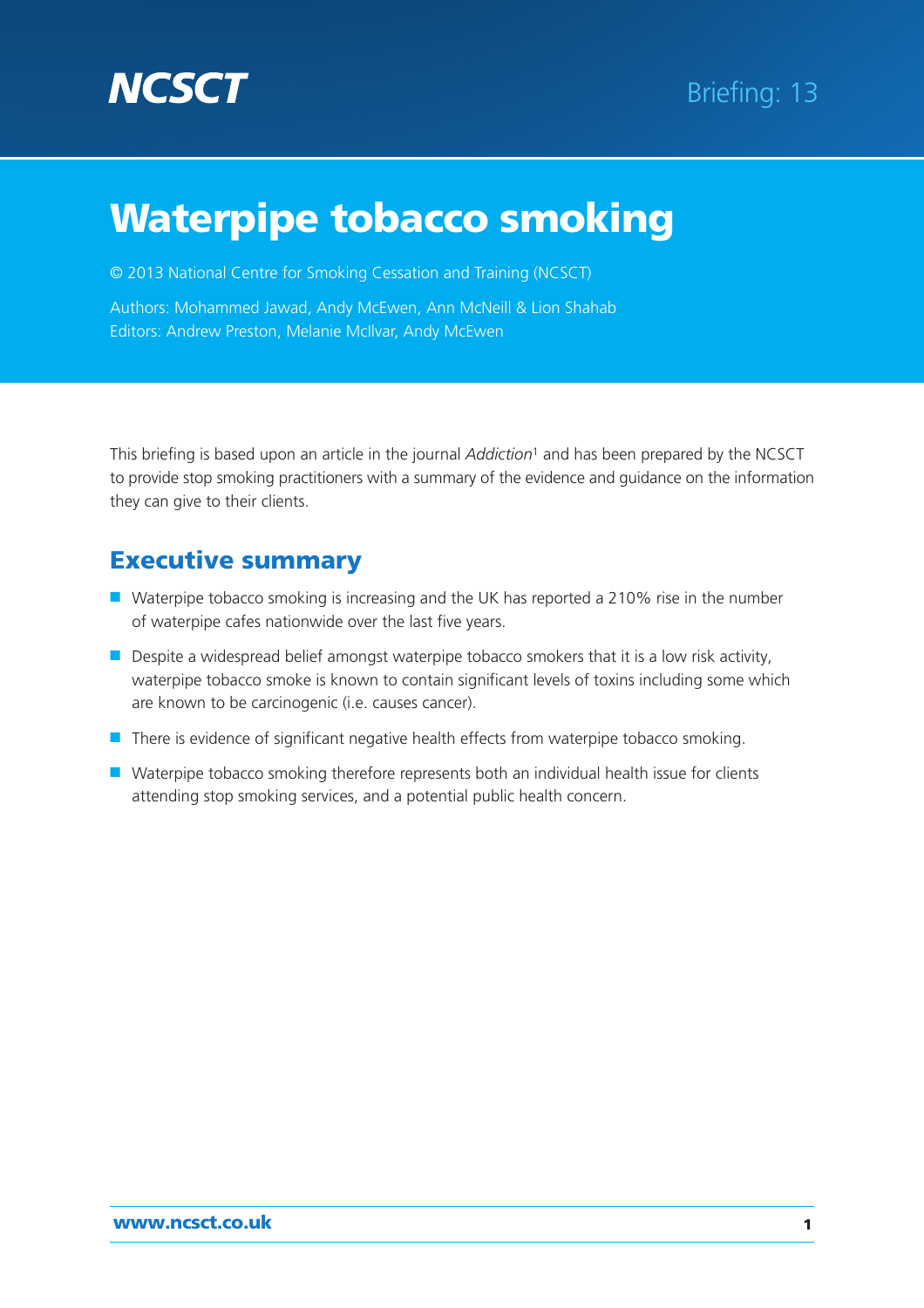

# Waterpipe smoking: history and practice

Waterpipe smoking is a broad term given to a device whereby smoke (usually sourced from a tobacco mixture) is passed through water prior to inhalation.2



*Figure 1: Example of a waterpipe with schematic*<sup>1</sup>

The origins of waterpipe tobacco smoking are thought to date back several centuries, although its exact beginning is uncertain.3

There are a variety of cultural and regional variations in its use, thus it is synonymously known across the world by other terms such as hookah, shisha, narghile, goza or hubble bubble.<sup>3</sup> This range of cultural names is partly reflective of the different types of tobacco used.

The most commonly used waterpipe tobacco is called the *Mo'assel* which means 'honeyed' and is made up of about one-third tobacco mixed with two-thirds honey and fruit flavours.<sup>4</sup> It is separated from heated coal in the waterpipe by pierced aluminium foil.

There are also unflavoured waterpipe tobacco forms known as *Ajami*, *Tumbak*, or *Jurak*, which may have a higher tobacco ratio, and be in direct contact with the heated coal<sup>4</sup> in waterpipes.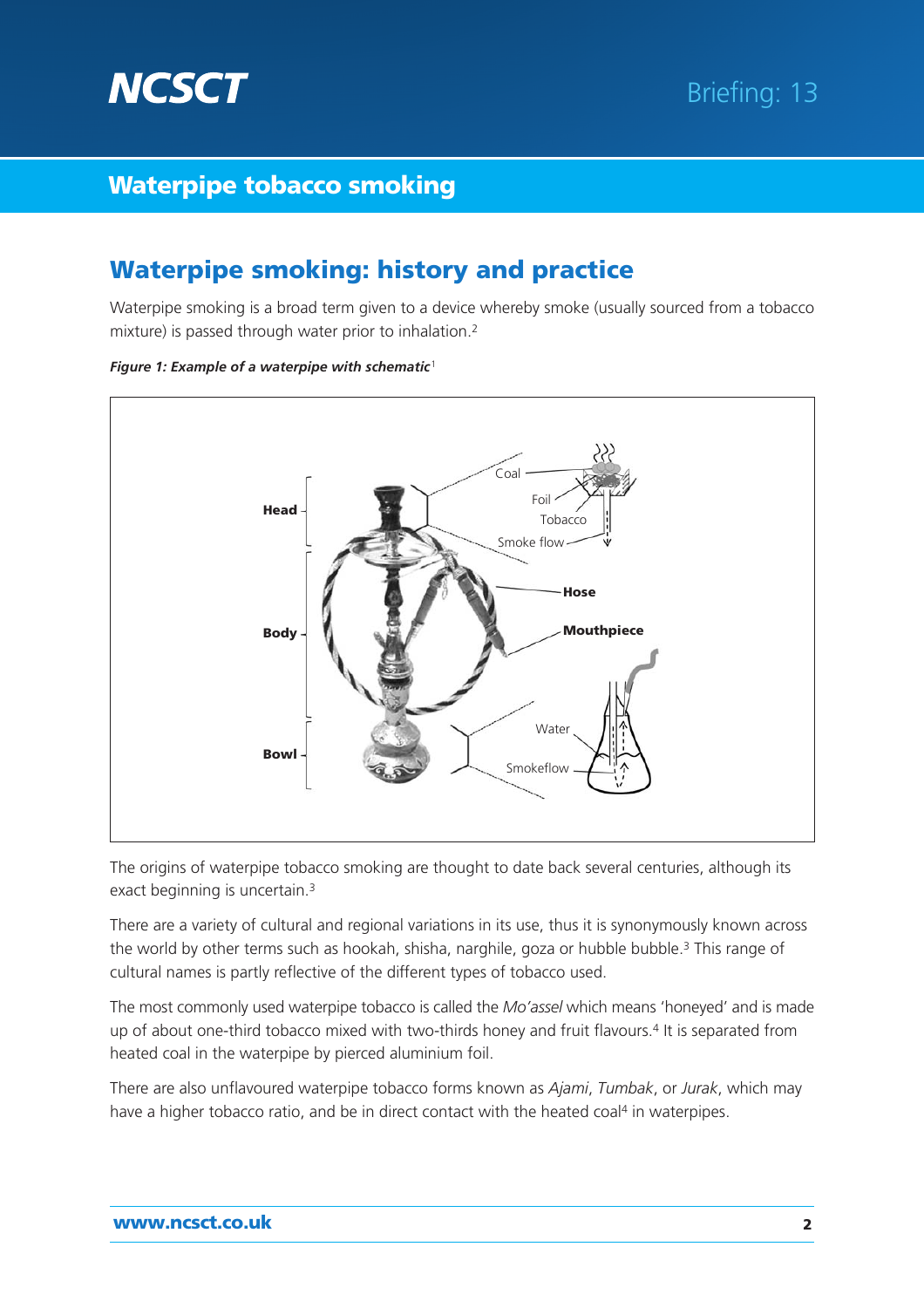

The Chinese variant of waterpipe contains very little tobacco, and no coal.5 More recently the waterpipe industry has marketed two new variants: firstly, a non-tobacco, herbal variant, claiming to provide a healthier alternative to the *Mo'assel* tobacco<sup>6</sup>, and secondly electronic waterpipe devices attempting to emulate e-cigarettes.<sup>7</sup>

Understanding these differences is important when critiquing the available evidence on the health effects of waterpipe use, as each type of tobacco mixture has a different smoke composition of varying concentrations with slightly different health effects.8

Most of the recent literature generally refers to the fruit-flavoured *Mo'assel* type, and it is this type of waterpipe that is discussed in this briefing, unless stated otherwise.

Unlike cigarettes, a waterpipe is commonly smoked intermittently and in groups.<sup>9–12</sup> It provides a central activity at social gatherings, and is usually smoked for 45–60 minutes<sup>13</sup>, but sometimes longer.<sup>14</sup>

The United Kingdom has reported a 210% rise in the number of waterpipe cafes nationwide over the last five years;<sup>15</sup> a regular location for smokers. However, smoking is also commonplace in the home<sup>11,12,16,17</sup> as this is considered cheaper and less time consuming.<sup>18</sup> Waterpipe tobacco use can be associated with other forms of substance abuse, most commonly cigarettes but also recreational drugs,<sup>9,19,20–23</sup> with reports that narcotics and alcohol can be mixed with the waterpipe tobacco and water respectively to add to its psychoactive effect.<sup>18,24</sup>

# Prevalence and epidemiology

Currently good epidemiological trend data on waterpipe smoking is lacking, in part due to the absence of its inclusion in national health surveys.25

The full picture is further complicated by the fact that waterpipe users do not generally self-identify as smokers<sup>26</sup> resulting in a tobacco-using population that healthcare professionals are not able to routinely identify.27

Whilst males are more likely to smoke waterpipes than females,<sup>28</sup> this gender difference is smaller than that seen for cigarette use, especially in countries where there is a usual gender divide in cigarette use.<sup>29</sup> There is no clear trend on socio-economic status predicting waterpipe use, but it may be more prevalent among the more educated and affluent.<sup>30-32</sup>

Recent longitudinal data suggests an upwards trend which persist across all age groups, but is particularly noticeable in the younger population. In the UK the current prevalence is thought to be 8% amongst school pupils<sup>33</sup> and 8-19% amongst university students.<sup>25,34,35</sup>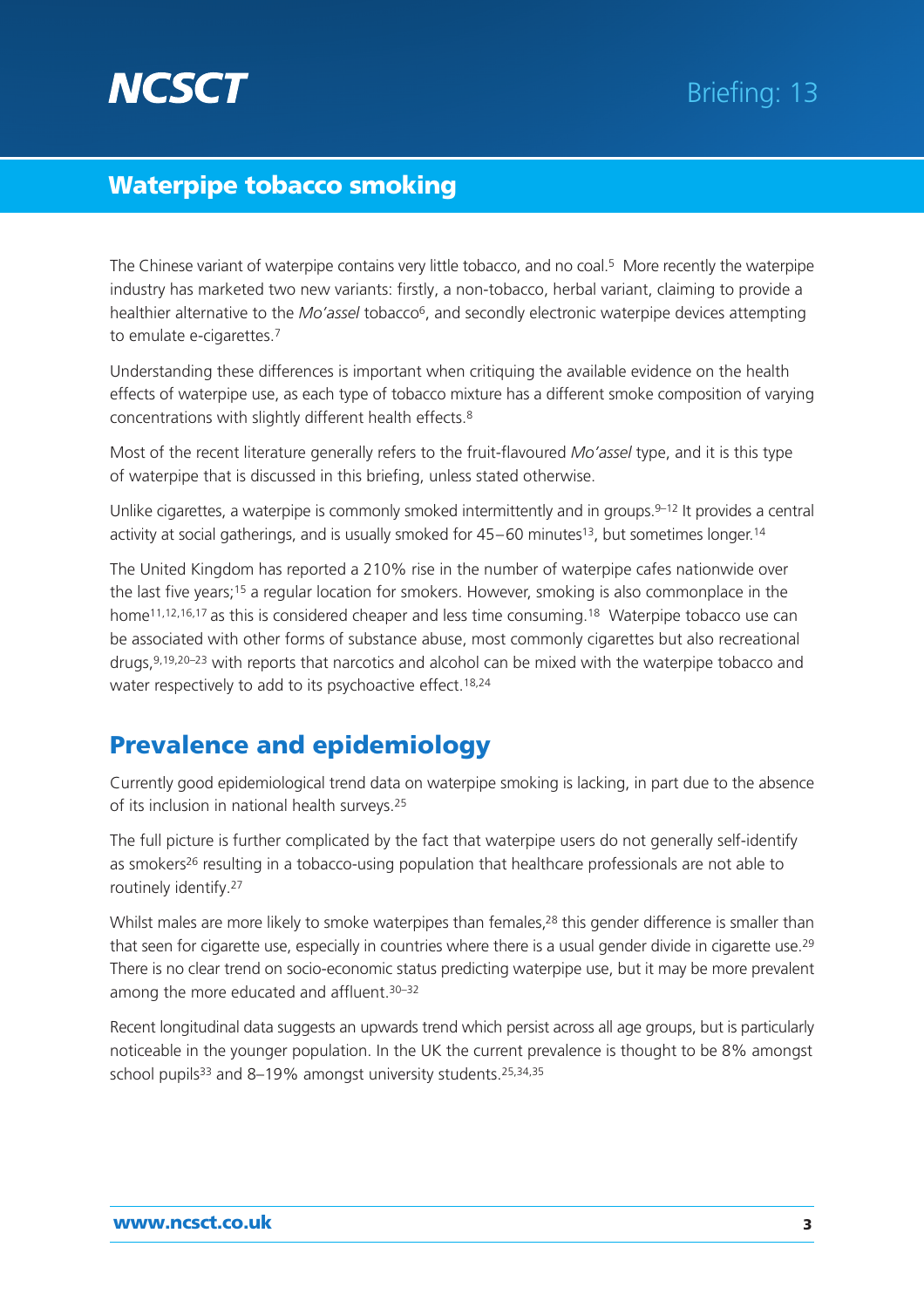

# Health consequences of waterpipe tobacco smoking

Controlling for the extensive habitual variables of waterpipe smoking such as breathing patterns, size of the waterpipe, $36$  and materials used,  $37$  has proven difficult when conducting smoke aerosol studies using machine-replicated human behaviour models.<sup>38</sup>

However, there has been consistency in the production of significant noxious chemicals including tar, nicotine, carbon monoxide, nitric oxide and various carcinogens.

Attempts have been made to compare these toxicant yields to the amount produced by a single cigarette. Interestingly, despite being marketed as a healthier alternative, it is shown that herbal variants of waterpipe contain significant levels of toxicants, except for nicotine, similar to normal waterpipe *Mo'assel*.

Additionally, one study has shown that waterpipe tobacco delivers substantial amounts of heavy metals including arsenic, beryllium and chromium graded 1 (which is carcinogenic) by the International Agency for Research on Cancer.<sup>39</sup>

Waterpipe tobacco is known to contain and deliver other carcinogens, e.g. concentrations of radionuclide elements such as uranium, and polonium<sup>40,41</sup> and tobacco-specific nitrosamines, but in lower amounts than seen in cigarette smokers.42

A key health concern, in the acute setting at least, is the threat of CO poisoning<sup>43–50</sup> where smokers generally experience non-specific neurological signs such as light headedness and nausea.11 Waterpipe smokers usually recall a 'buzz' when smoking, which may reflect the early stages of CO poisoning.<sup>51</sup>

The carbon monoxide in waterpipe tobacco smoke results from the combustion of coal, which is why CO levels are high, even when replacing the tobacco with herbal variants. In addition, the burning of coals or 'natural coals' (such as those made from coconuts) also produces significant levels of carcinogenic polycyclic aromatic hydrocarbons (PAHs).52

Chronic exposure to CO may have implications in maintaining blood oxygenation, a concern for surgeons and anaesthetists,<sup>53</sup> and is a risk factor in itself for cardiovascular disease.

A final potential health threat, created from the sharing of waterpipes in close proximity between users, is the possibility of infection transmission, in particular tuberculosis,<sup>54</sup> but other organisms have been shown to exist inside the waterpipe apparatus.<sup>55</sup>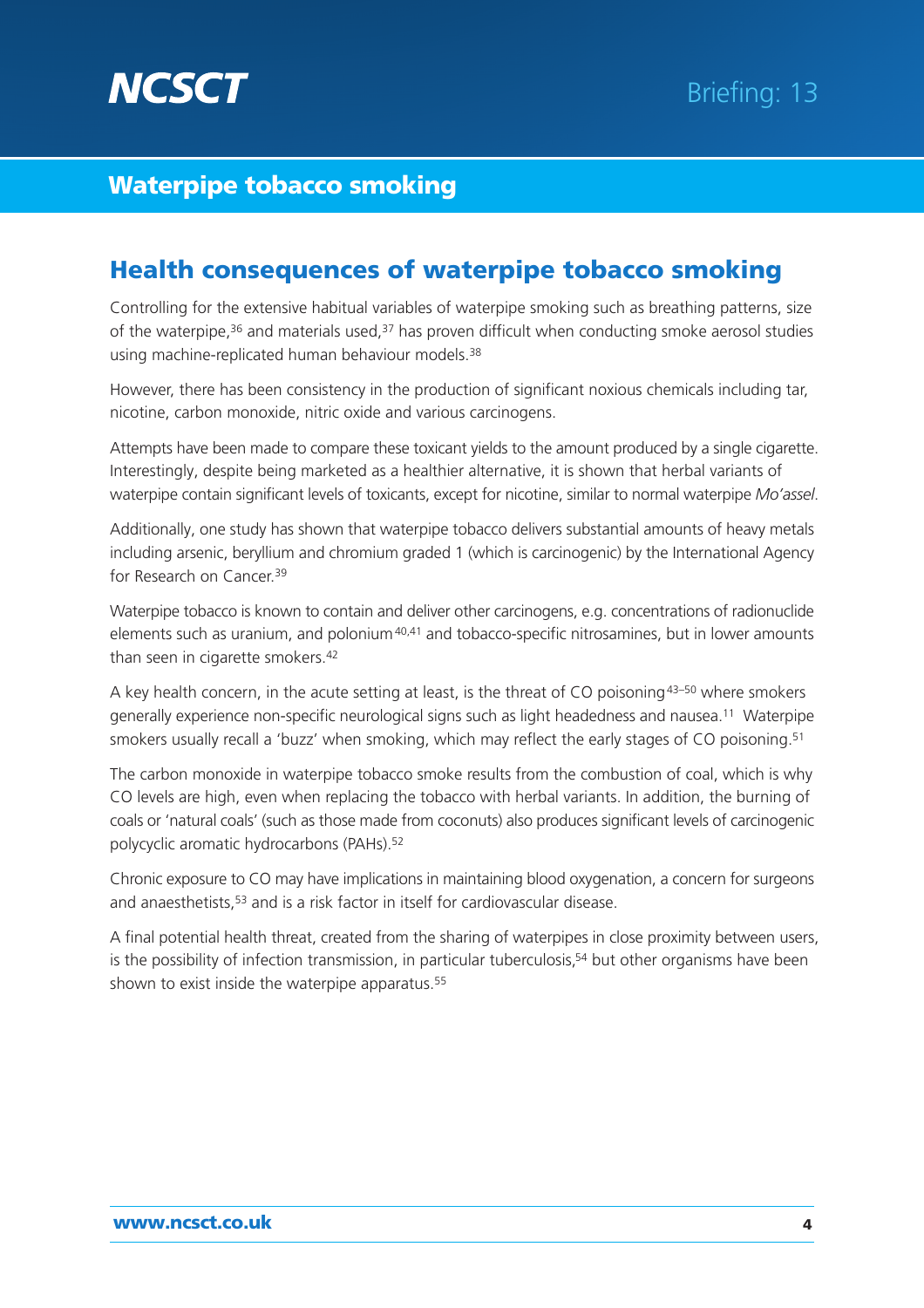# **NCSCT**

# Waterpipe tobacco smoking

A review of the literature concluded that waterpipe smoking can result in levels of up to ten cigarettes' worth of nicotine among daily waterpipe smokers.<sup>56</sup>

Although studies on the health effects of waterpipe tobacco smoking tend to be lacking or of low quality, various detrimental health effects from waterpipe smoking have been established.

A recent systematic review could not rule out associations with:

- bladder cancer:
- nasopharyngeal cancer (cancer of the upper throat);
- oesophageal (gullet) cancer; or
- infertility<sup>57</sup>

High carcinoembryonic antigen levels (CEA) levels, implicated in the spread of cancers, have also been documented amongst waterpipe smokers.58

Further evidence shows similar effects of waterpipe tobacco smoking and cigarette smoking on lung function59,60 and waterpipe tobacco smoking has also been implicated in the development of chronic obstructive pulmonary disease (COPD).61

Although there is relatively little evidence in the way of long-term health effects on the heart, acute effects of waterpipe tobacco smoking include increases in heart rate and systolic / diastolic blood pressure62–64 as well as impaired baroreflex (the mechanism for regulating blood pressure) sensitivity.65 Moreover, 'herbal' waterpipe use can also contribute to such impairment of pulse and blood pressure.<sup>66</sup>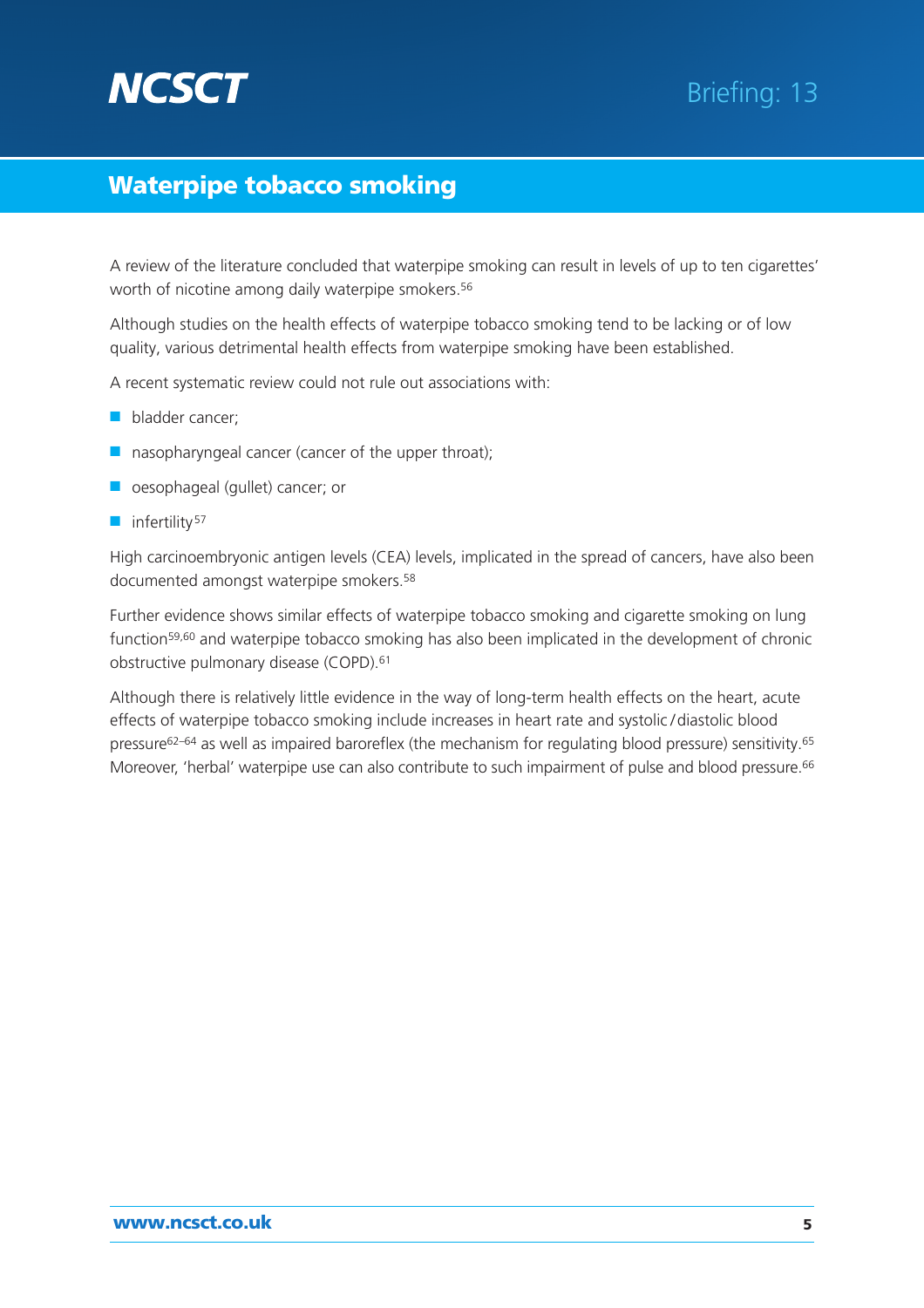

# Dependence and cessation

As waterpipes can deliver levels of nicotine similar to cigarettes, levels which are considered to lie above the 'addiction threshold', <sup>67</sup> we can conclude that waterpipe tobacco smoking has the potential to induce dependence.56

However, the pattern of dependence is likely to be different from that of cigarettes. It is likely to be shaped by the different mechanisms of delivering nicotine, social context,<sup>12,68</sup> and sensory cues (aromatic smell, flavoured taste, decorative sight, bubbling sound), as well as different individual smoking behaviour and waterpipe tobacco brand preference<sup>69</sup> to that of cigarettes.

Furthermore, waterpipe tobacco smoking has been shown to suppress recognised nicotine withdrawal symptoms and cravings in smokers, and so has the ability to undermine cigarette smoking cessation attempts.70,71

In response to the growing body of evidence that regular waterpipe smokers may display or report signs of addiction, $67.72-75$  a validated waterpipe-specific scale to address dependence has been established.<sup>76</sup> which may be of use to services working with waterpipe users. Among waterpipe café smokers in London nearly half showed signs of dependence, which was associated with Arab ethnicity, daily waterpipe smoking in the past, and longer waterpipe smoking sessions.<sup>77</sup> It should be noted however that this scale is likely to need re-validation for appropriate future use in a Western population.

For those who have wanted to stop their waterpipe use, common motivating reasons include health reasons,<sup>78,68</sup> yet some waterpipe smokers quit in order to smoke cigarettes instead.<sup>78,70</sup>

However, the lack of evidence on waterpipe cessation is exemplified by a recent Cochrane review that identified no interventions in the literature and thus the potential use of effective treatments for cigarette dependence, such as nicotine replacement therapy (NRT), remains unproven.<sup>79</sup> The only evidence for waterpipe cessation can be found from a study in Pakistan which showed that either behavioural support or behavioural support plus seven weeks of bupriopion therapy, may be effective cessation methods among waterpipe tobacco smokers.80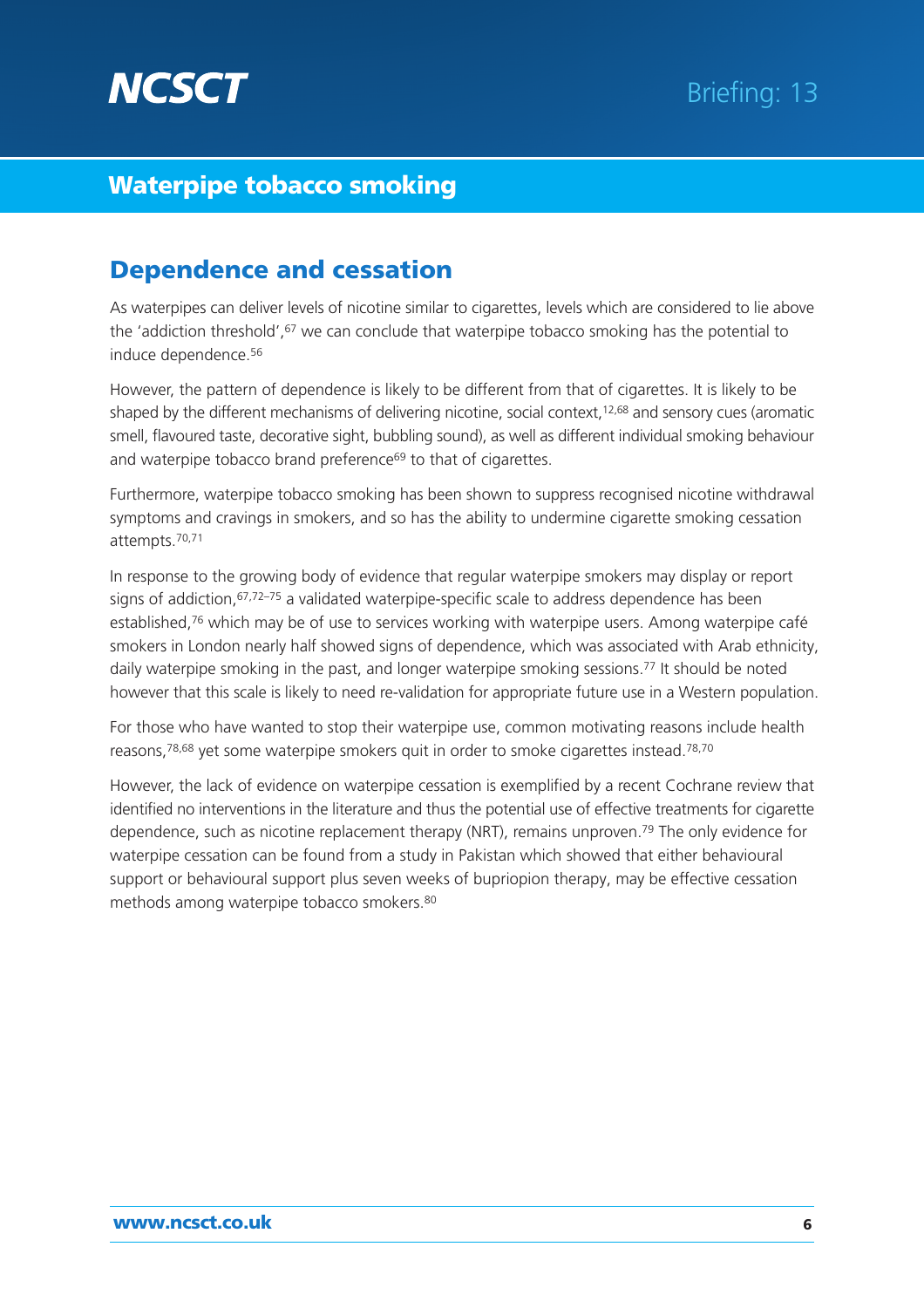

# Advice for waterpipe tobacco smokers

Healthcare professionals are in an excellent position to provide information and effective advice, particularly on cessation, for waterpipe users.

In the absence of specific guidelines for the treatment of waterpipe tobacco smoking, and some (limited) evidence of deleterious health effects of waterpipe smoking, it would seem reasonable to adopt the precautionary principle.

Health promotion advocates who engage with the general population or with media should aim to become comfortable and confident when speaking about waterpipe smoking. This is especially true for youth workers and anyone who interacts with young people, given the high and increasing prevalence of waterpipe smoking in this age group. One common pitfall is numerically comparing waterpipe tobacco smoking to cigarette smoking, like-for-like. Several media outlets report that waterpipe tobacco smoking is equivalent to smoking 100 cigarettes or more, however this is not the case and health promoters should avoid potentially confusing numerical comparisons.81

Asking specifically about waterpipe smoking during consultations where appropriate, will provide an opportunity to advise or refer for cessation support.

A greater desire to quit is seen amongst those given health information compared with those who received no information,82 and all health professionals should inform waterpipe users about the potential health risks, and continue to advocate a message of 'no combustible tobacco use in any form' as part of both general health promotion, and in addition to providing tailored support to smokers.

It is also recommended that local stop smoking service providers include waterpipe smoking in their treatment protocols.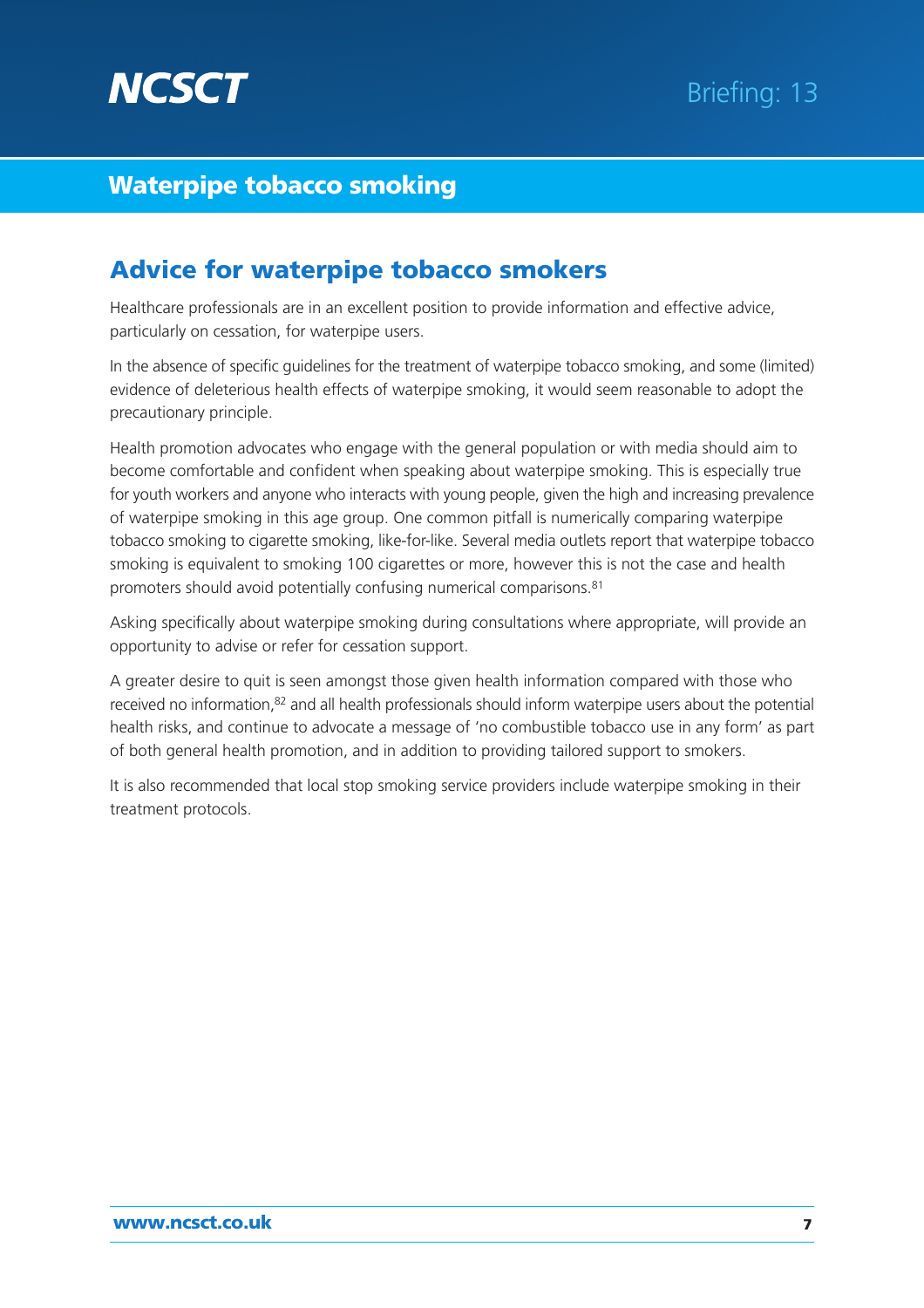

# Regulation

The waterpipe industry operates relatively freely and there is considerable scope for better legislation and regulation.

There are strict regulations in the US on prohibiting flavoured cigarettes (except menthol), which has not been extended to other forms of tobacco including the waterpipe.83 Moreover, waterpipe tobacco packaging does not routinely display adequate or relevant health warnings, being non-compliant with the packaging requirements of the World Health Organisation Framework Convention for Tobacco Control (FCTC).84

In addition, health warnings are seldom seen on the websites of waterpipe retailers<sup>85</sup> and their marketing strategies are grossly misleading.<sup>86</sup> It is worrisome that nicotine labelling on waterpipe Mo'assel tobacco packaging does not correlate with nicotine delivery,<sup>87</sup> that herbal waterpipe variants deliver as many toxicants to the user as ordinary waterpipe tobacco and that electronic waterpipes have reached the market.<sup>7</sup> all claiming to reduce harm.

A result of this marketing freedom has been the rise in the number of waterpipe cafes.15 It is likely that increased accessibility to these venues may encourage initiation, $82$  especially around educational establishments<sup>16,33</sup> where regular use of these cafes has created suggestions that they serve a community purpose for young people to safely meet, gather, and 'stay out of trouble'.19

We believe that waterpipe tobacco smoking legislation should, at a minimum, be placed on par with cigarette smoking.

Waterpipe tobacco smoking should be taxed accordingly to discourage purchase, and packaging that is non-compliant with the FCTC should be prohibited. As commercial waterpipe venues do not traditionally display waterpipe tobacco packages to their customers (the pipe is provided pre-packed with tobacco), salient pictorial health warnings should be visible on the apparatus and related accessories.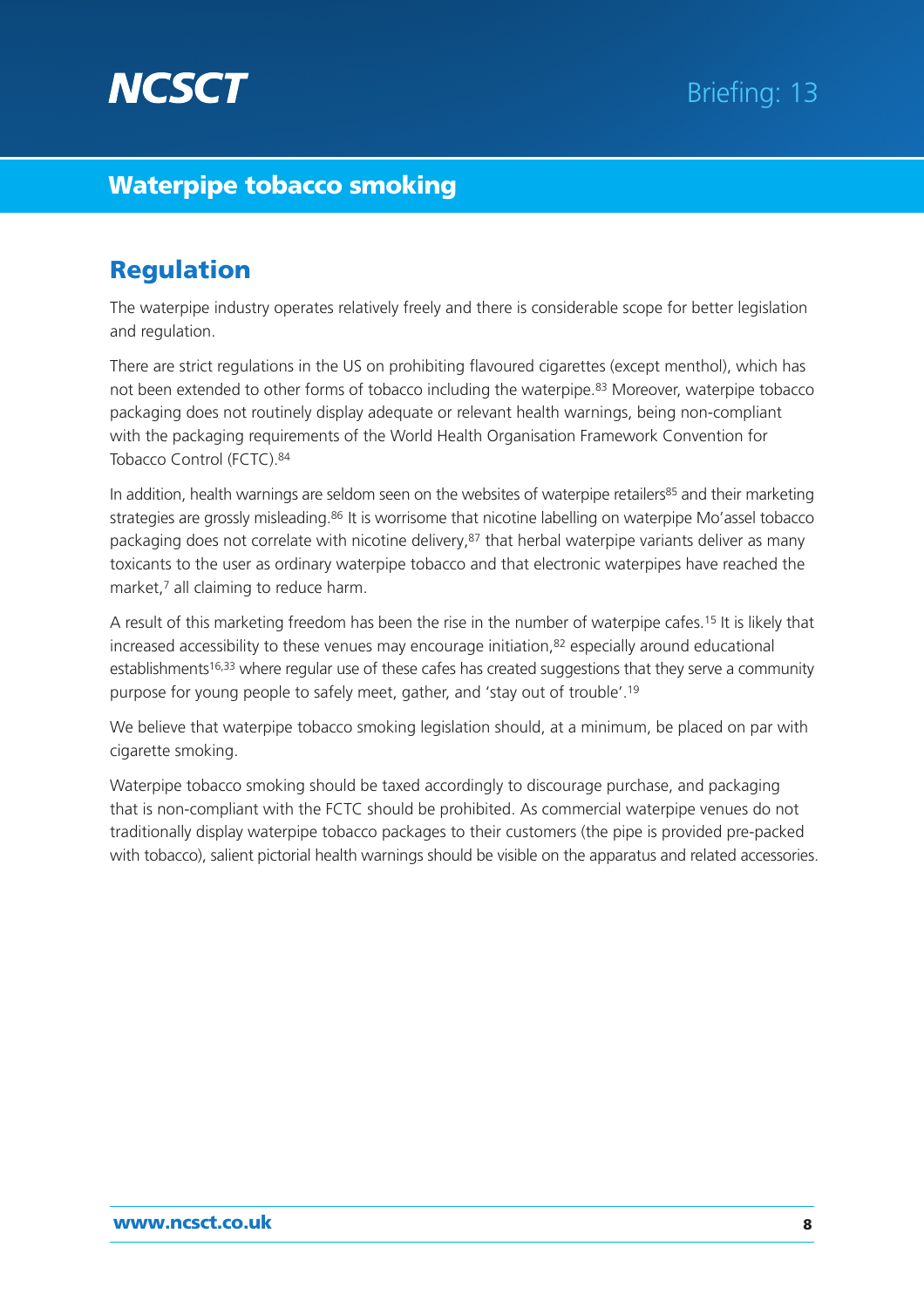

# **Notes**

The main limitation we have faced in drafting this briefing is the lack of reliable and good quality evidence in the literature, especially on the subject of cessation which is the main driver for public health interventions.

In addition, the review is limited by the fact that there is no singular waterpipe product. Many different forms exist each with their own history and method of action, factors which are likely to influence its impact on health, beliefs and attitudes associated with its use, as well possibly requiring specific and different interventions to reduce both use and harm.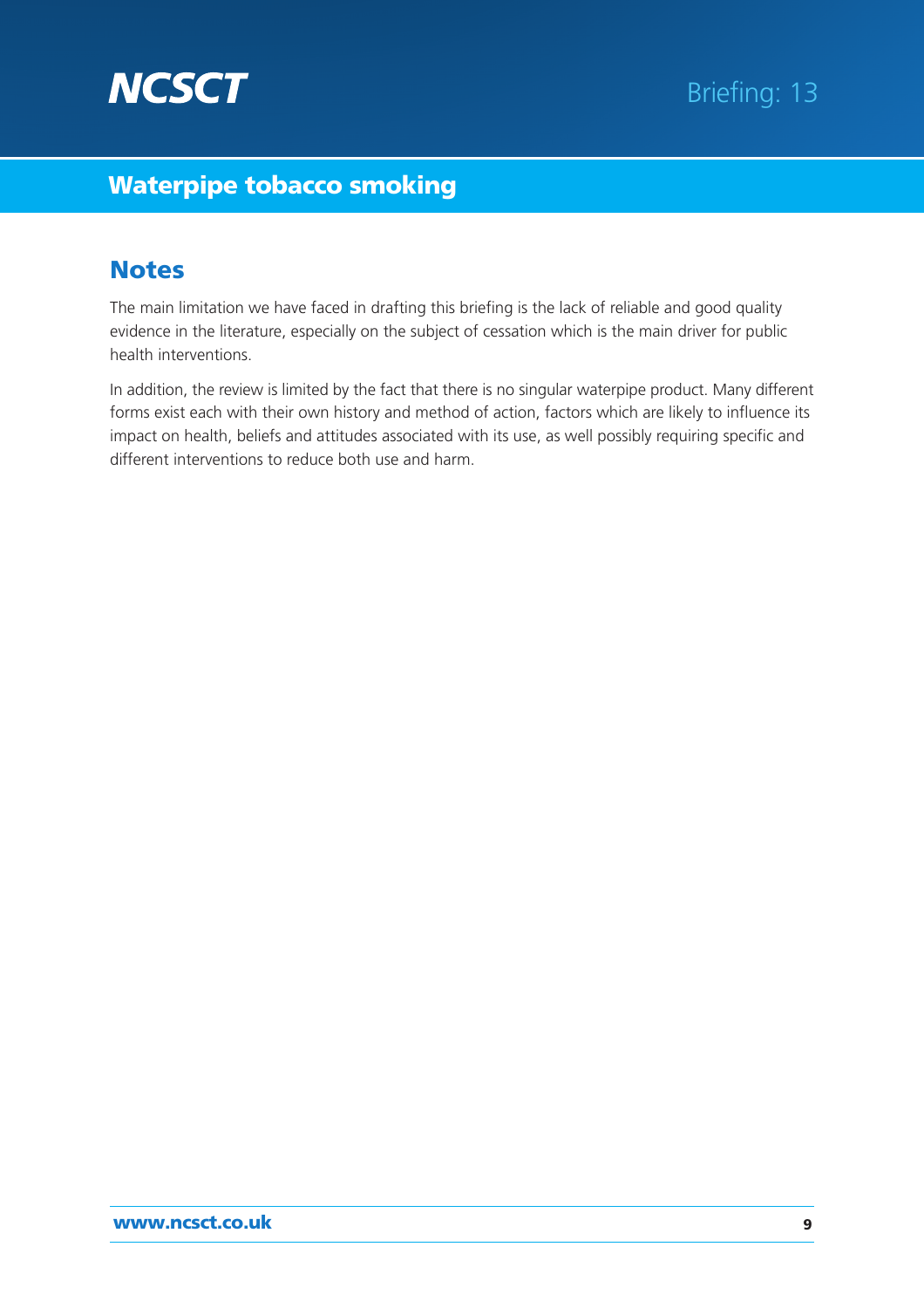

### **References**

- Jawad M, McEwen A, McNeill et al.To what extent should waterpipe tobacco smoking become a public health priority? Addiction 2013;**108**(11):1873–84
- 2. Maziak W, Ward KD, Afifi RA, et al. Standardizing questionnaire items for the assessment of waterpipe tobacco use in epidemiological studies. Public Health 2005;**119**(5):400–04
- 3. Maziak W, Ward KD, Afifi RA, et al. Tobacco smoking using a waterpipe: A re-emerging strain in a global epidemic. Tobacco Control 2004;**13**(4):327–33
- 4. Knishkowy B, Amitai Y. Water-pipe (narghile) smoking: an emerging health risk behavior. Pediatrics 2005;**116**(1):e113–e19
- 5. She J, Yang P, Bai C. Chinese Waterpipe Smoking: A New Risk Factor for Lung Cancer and COPD? Chest 2012;**142**(4)
- 6. Shihadeh A, Salman R, Jaroudi E, et al. Does switching to a tobacco-free waterpipe product reduce toxicant intake? A crossover study comparing CO, NO, PAH, volatile aldehydes, 'tar' and nicotine yields. Food and Chemical Toxicology 2012;**50**(5):1494–98
- 7. Lee YO, Mukherjea A, Grana R. Hookah steam stones: smoking vapour expands from electronic cigarettes to waterpipe. Tobacco Control 2012
- 8. Chaouachi K, Sajid KM. A critique of recent hypotheses on oral (and lung) cancer induced by water pipe (hookah, shisha, narghile) tobacco smoking. Medical Hypotheses 2010;**74**(5):843–46
- 9. Braun R, T G, J W, et al. Hookah Use Among College Students from a Midwest University. Journal of Community Health 2011;**37**(2):294–98
- 10. Fielder RL, Carey KB, Carey MP. Prevalence, frequency, and initiation of hookah tobacco smoking among first-year female college students: A one-year longitudinal study. Addictive Behaviors 2012;**37**(2):221–24
- 11. Ahmed B, Jacob IIIP, Allen F, et al. Attitudes and practices of hookah smokers in the San Francisco Bay Area. Journal of Psychoactive Drugs 2011;**43**(2):146–52
- 12. Asfar T, Ward KD, Eissenberg T, et al. Comparison of patterns of use, beliefs, and attitudes related to waterpipe between beginning and established smokers. BMC public health 2005;**5**
- 13. Shihadeh A. Investigation of mainstream smoke aerosol of the argileh water pipe. Food and Chemical Toxicology 2003;41(1):143–52
- 14. Jawad et al 2013, A qualitative analysis among regular waterpipe tobacco smokers in London universities INT J TUBERC LUNG DIS 17(10):1364–1369
- 15. BHF. Rise in 'shisha bars' prompts warning on dangers of waterpipe smoking. Secondary Rise in 'shisha bars' prompts warning on dangers of waterpipe smoking 2012. http://www.bhf.org.uk/default.aspx?page=14417.
- 16. Sutfin EL, McCoy TP, Reboussin BA, et al. Prevalence and correlates of waterpipe tobacco smoking by college students in North Carolina. Drug and Alcohol Dependence 2011;**115**(1–2):131–36
- 17. Nakkash RT, Khalil J, Afifi RA. The rise in narghile (shisha, hookah) waterpipe tobacco smoking: a qualitative study of perceptions of smokers and non smokers. BMC public health 2011;**11**
- 18. Griffiths MA, Harmon TR, Gilly MC. Hubble Bubble Trouble: The Need for Education About and Regulation of Hookah Smoking. Journal of Public Policy & Marketing 2011;**30**(1):119–32
- 19. Schuster RM, Hertel AW, Mermelstein R. Cigar, Cigarillo, and Little Cigar Use Among Current Cigarette-Smoking Adolescents. Nicotine and Tobacco Research 2012
- 20. Sameer uR, Sadiq MA, Parekh MA, et al. Cross-sectional study identifying forms of tobacco used by shisha smokers in Pakistan. Journal of the Pakistan Medical Association 2012;**62**(2):192–95
- 21. Sterling K, Berg CJ, Thomas AN, et al. Factors Associated With Small Cigar Use Among College Students. American Journal of Health Behavior 2013;**37**(3):325–33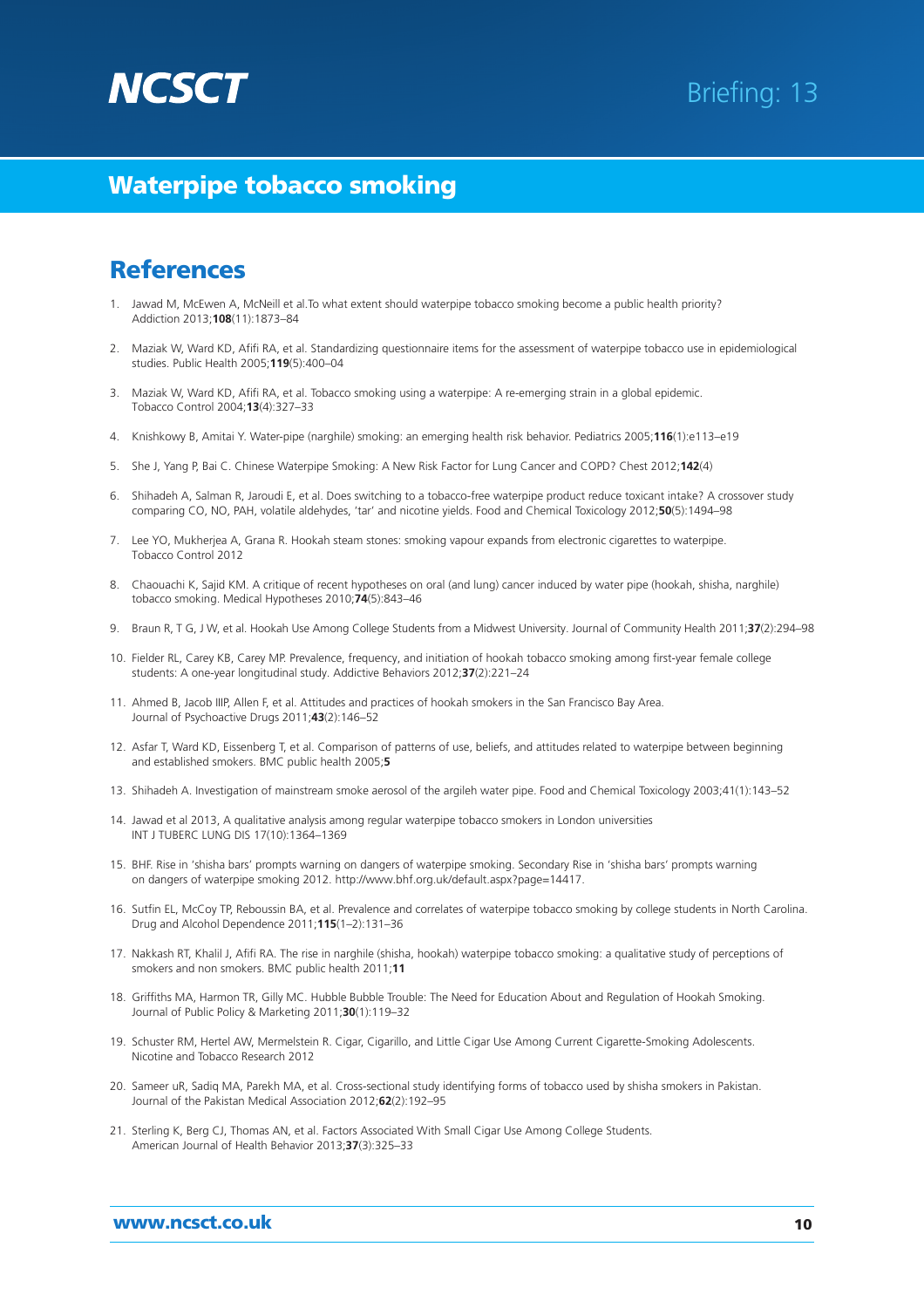

- 22. Jarrett T, Blosnich J, Tworek C, et al. Hookah Use Among U.S. College Students: Results From the National College Health Assessment II. Nicotine and Tobacco Research 2012;**14**(10):1145–53
- 23. Ward KD, Vander MW, Relyea G, et al. Waterpipe smoking among American military recruits. Preventive Medicine 2006;**43**(2):92–97
- 24. Varsano S, Ganz I, Eldor N, et al. Water-pipe tobacco smoking among school children in Israel: Frequencies, habits, and attitudes. Harefuah 2003;**142**(11):736–41+807
- 25. Jawad M, Abass J, Hariri A, et al. Waterpipe smoking prevalence and attitudes amongst medical students in London. International Journal of Tuberculosis and Lung Disease 2013;**17**(1):1–4
- 26. Cheron-Launay M, Baha M, Mautrait C, et al. Identifying addictive behaviors among adolescents: A school-based survey [French] Reperer les comportements addictifs chez lesadolescents: enquete en milieu lyceen. Archives de Pediatrie 2011;**18**(7):737–44
- 27. Jawad M, Khaki H, Hamilton F. Shisha guidance for GPs: Eliciting the hidden history. British Journal of General Practice 2012;**62**(595):66–67
- 28. Akl EA, Gunukula SK, Aleem S, et al. The prevalence of waterpipe tobacco smoking among the general and specific populations: a systematic review. BMC public health 2011;**11**
- 29. El-Roueiheb Z, Tamim H, Kanj M, et al. Cigarette and waterpipe smoking among Lebanese adolescents, a cross-sectional study, 2003–2004. Nicotine and Tobacco Research 2008;**10**(2):309–14
- 30. Al-Lawati JA, Muula AS, Hilmi SA, et al. Prevalence and Determinants of Waterpipe Tobacco Use among Adolescents in Oman. Sultan Qaboos University Medical Journal 2008;**8**(1):37–43
- 31. Mandil A, Hussein A, Omer H, et al. Characteristics and risk factors of tabacco consumption among University of Sharjah students, 2005. Eastern Mediterranean Health Journal 2007;**13**(6):1449–58
- 32. Azab M, Khabour F, Alkaraki K, et al. Water pipe tobacco smoking among university students in Jordan. Nicotine & Tobacco Research 2010;**12**(6):606–12
- 33. Jawad M, Lee JT, Wilson A, et al. Waterpipe and cigarette smoking among secondary school students in London: a comparison of prevalence, beliefs, cessation and predictors. Nicotine and Tobacco Research. 2013. [Epub ahead of print]
- 34. Jackson D, Aveyard P. Waterpipe smoking in students: prevalence, risk factors, symptoms of addiction, and smoke intake. Evidence from one British university. BMC public health 2008;**8**
- 35. Munshi M, Breen R. Waterpipe Smoking amongst London Medical Students. San Diego Conference Centre, 2009.
- 36. Sajid KM, Akhter M, Malik GQ. Carbon monoxide fractions in cigarette and hookah (hubble bubble) smoke. JPMA.The Journal of the Pakistan Medical Association 1993;**43**(9):179–82
- 37. Saleh R, Shihadeh A. Elevated toxicant yields with narghile waterpipes smoked using a plastic hose. Food and Chemical Toxicology 2008;**46**(5):1461–66
- 38. Shihadeh A, Azar S. A closed-loop control 'playback' smoking machine for generating mainstream smoke aerosols. Journal of Aerosol Medicine: Deposition, Clearance, and Effects in the Lung 2006;**19**(2):137–47
- 39. IARC. Agents Classified by the IARC Monographs, Volumes 1–106. Secondary Agents Classified by the IARC Monographs, Volumes 1–106 2012. http://monographs.iarc.fr/ENG/Monographs/vol84/mono84-1.pdf.
- 40. Al-Kazwini A, Said AJ, Al-Kharouf S. Determination of natural and artificial radionuclide materials in the Ma'assel used in hubbly-bubbly (Shisha) in Jordan. Toxicological and Environmental Chemistry 2012;**94**(7):1294–303
- 41. Khater AEM, Abd NS, Al-Sewaidan HA, et al. Radiological hazards of Narghile (hookah, shisha, goza) smoking: activity concentrations and dose assessment. Journal of Environmental Radioactivity 2008;**99**(12):1808–14
- 42. Radwan G, Hecht SS, Carmella SG, et al. Tobacco-Specific Nitrosamine Exposures in Smokers and Nonsmokers Exposed to Cigarette or Waterpipe Tobacco Smoke. Nicotine and Tobacco Research 2012
- 43. Ashurst JV, Urquhart M, Cook MD. Carbon Monoxide Poisoning Secondary to Hookah Smoking. The Journal of American Osteopathic Association 2012;**112**(10):686–88

#### www.ncsct.co.uk 11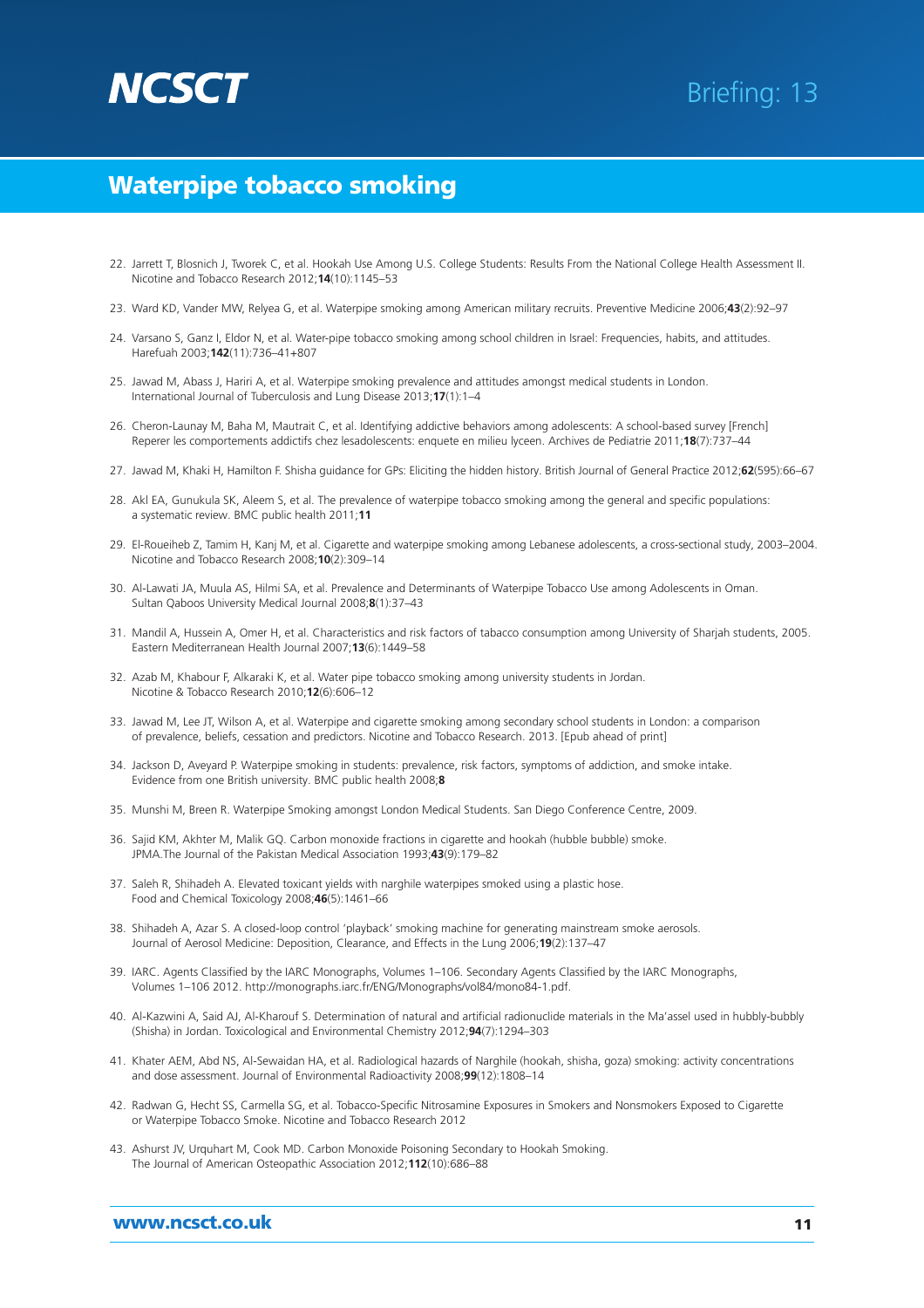# **NCSC**

# Briefing: 13

### Waterpipe tobacco smoking

- 44. Clarke SFJ, Stephens C, Farhan M, et al. Multiple Patients with Carbon Monoxide Toxicity from Water-Pipe Smoking. Prehospital and Disaster Medicine 2012;**27**(6):612–14
- 45. La G, Weiser G, Steiner IP, et al. Carbon monoxide poisoning in narghile (water pipe) tobacco smokers. CJEM 2012;**14**(1):57–59
- 46. Arziman I, Acar YA, Yildirim AO, et al. Five cases of carbon monoxide poisoning due to narghile (shisha). Hong Kong Journal of Emergency Medicine 2011;**18**(4):254–57
- 47. Hojer J, Enghag M. Carbon monoxide poisoning caused by water pipe smoking. Clinical Toxicology 2011;**49**(7):702–03
- 48. Lim BL, Lim GH, Seow E. Case of carbon monoxide poisoning after smoking shisha. International Journal of Emergency Medicine 2009;**2**(2):121–22
- 49. Turkmen S, Eryigit U, Sahin A, et al. Carbon monoxide poisoning associated with water pipe smoking. Clinical Toxicology 2011;**49**(7):697–98
- 50. Cavus UY, Rehber ZH, Ozeke O, et al. Carbon monoxide poisoning associated with Narghile use. Emergency Medicine Journal 2010;**27**(5):406
- 51. Barnett TE, Curbow BA, Soule EK, et al. Carbon monoxide levels among patrons of hookah cafes. American Journal of Preventive Medicine 2011;**40**(3):324–28
- 52. Sepetdjian E, Shihadeh A, Saliba NA. Measurement of 16 polycyclic aromatic hydrocarbons in narghile waterpipe tobacco smoke. Food and Chemical Toxicology 2008;**46**(5):1582–90
- 53. Kesner KL, Ramaiah VK, Hemmer LB, et al. Anesthesia implications of waterpipe use. Journal of Clinical Anesthesia 2012;**24**(2):137–40
- 54. Munckhof WJ, Konstantinos A, Wamsley M, et al. A cluster of tuberculosis associated with use of a marijuana water pipe. International Journal of Tuberculosis and Lung Disease 2003;**7**(9):860–65
- 55. Khoury A, Hanan HS, Hamade H, et al. Characteristics of bacteria in smoking tube of water pipe (Narghile). European Respiratory Journal, 2006.
- 56. Neergaard J, Singh P, Job J, et al. Waterpipe smoking and nicotine exposure: A review of the current evidence. Nicotine and Tobacco Research 2007;**9**(10):987–94
- 57. Akl EA, Gaddam S, Gunukula SK, et al. The effects of waterpipe tobacco smoking on health outcomes: A systematic review. International Journal of Epidemiology 2010;**39**(3):834–57
- 58. Sajid KM, Parveen R, Durr-e-Sabih, et al. Carcinoembryonic antigen (CEA) levels in hookah smokers, cigarette smokers and non-smokers. JPMA.The Journal of the Pakistan Medical Association 2007;**57**(12):595–99
- 59. Raad D, Gaddam S, Schunemann HJ, et al. Effects of water-pipe smoking on lung function: A systematic review and meta-analysis. Chest 2011;**139**(4):764–74
- 60. Boskabady MH, Farhang L, Mahmodinia M, et al. Comparison of pulmonary function and respiratory symptoms in water pipe and cigarette smokers. Respirology 2012;**17**(6):950–56
- 61. Salameh P, Waked M, Khoury F, et al. Waterpipe smoking and dependence are associated with chronic bronchitis: A case-control study in Lebanon [English;French] Narguile et dependance et association avec la bronchite chronique: Etude cas-temoins au Liban. Eastern Mediterranean Health Journal 2012;**18**(10):996–1004
- 62. Al-Safi SA, Ayoub NM, Albalas MA, et al. Does shisha smoking affect blood pressure and heart rate? Journal of Public Health 2009;**17**(2):121–26
- 63. Hakim F, Hellou E, Goldbart A, et al. The acute effects of water-pipe smoking on the cardiorespiratory system. Chest 2011;**139**(4):775–81
- 64. Blank MD, Cobb CO, Kilgalen B, et al. Acute effects of waterpipe tobacco smoking: A double-blind, placebo-control study. Drug and Alcohol Dependence 2011;**116**(1–3):102–09
- 65. Al-Kubati M, Al-Kubati AS, al'Absi M, et al. The short-term effect of water-pipe smoking on the baroreflex control of heart rate in normotensives. Autonomic Neuroscience: Basic and Clinical 2006;**126–127**:146–49